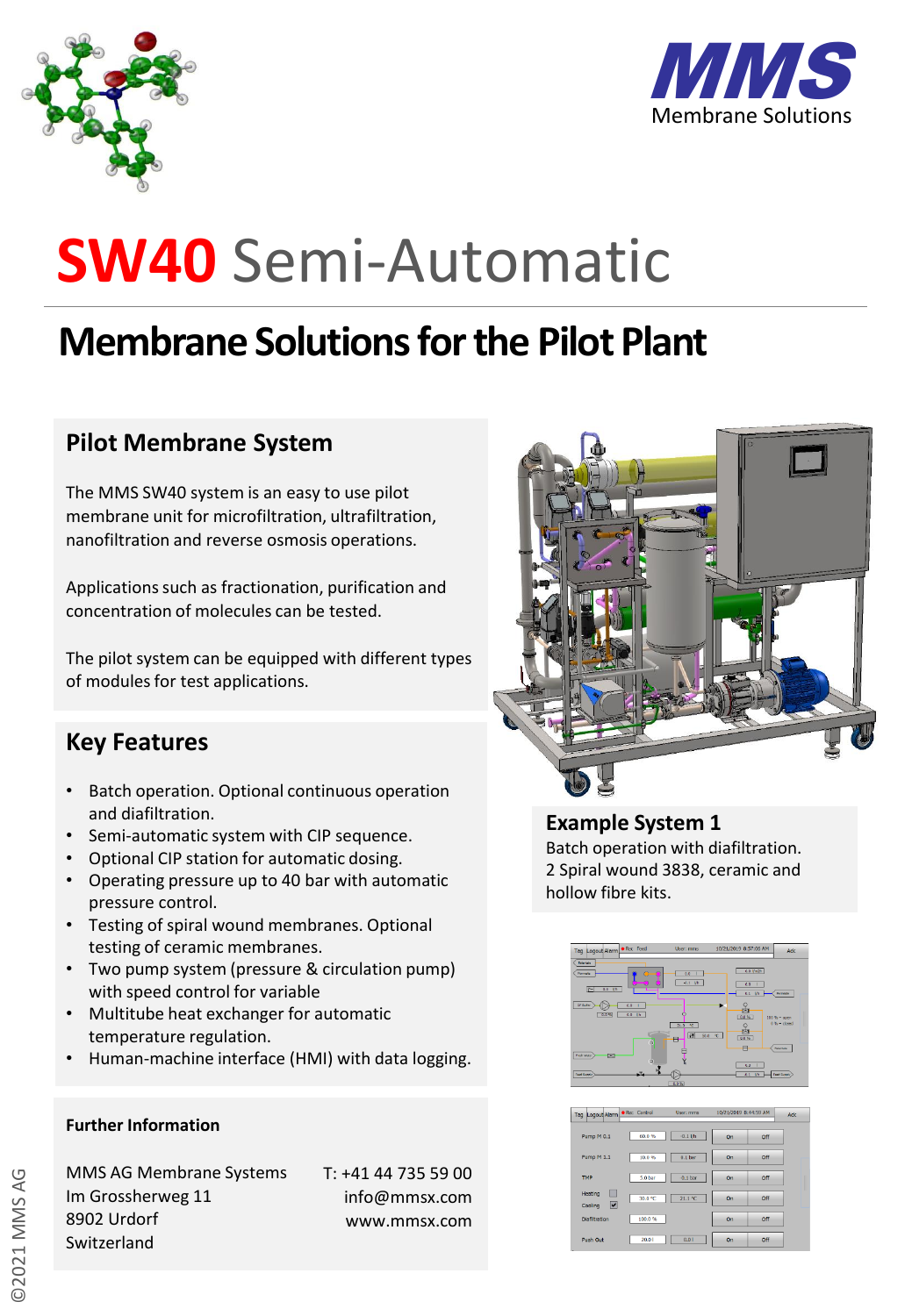

### **Applications**

#### **Aroma and Colorant Sector**

Herbal extract fractionation & concentration Natural colour purification & concentration Aroma sterilization & concentration Evaporator condensate treatment

#### **Natural Oils Sector**

De-waxing De-colourization Purification Concentration Oil/water separation

#### **Chemical Sector**

Acid/Caustic recovery Catalyst separation Solvent exchange & recovery Polymer purification & concentration Condensate water purification

#### **Bio-Pharmaceutical Sector**

Enzyme & protein concentration Peptide concentration & de-salting API or Oligosaccharide purification & concentration Solvent recovery or exchange

#### **Food & Extract Sector**

Protein or Extract fractionation & concentration Hydrolysate fractionation & concentration Sugar fractionation & concentration De-alcoholization of beer and wine Soy milk debittering

#### **Biofuels Sector**

Organic acid clarification & purification Organic acid concentration Sugar clarification & concentration Ethanol purification Condensate water recovery

*For a specific application not listed above ask our specialists at info@mmsx.com*



**Example System 2** Batch operation. 2 Spiral wound 3838.



**Example System 3** Batch operation. 2 Spiral wound 3838 and ceramic kit.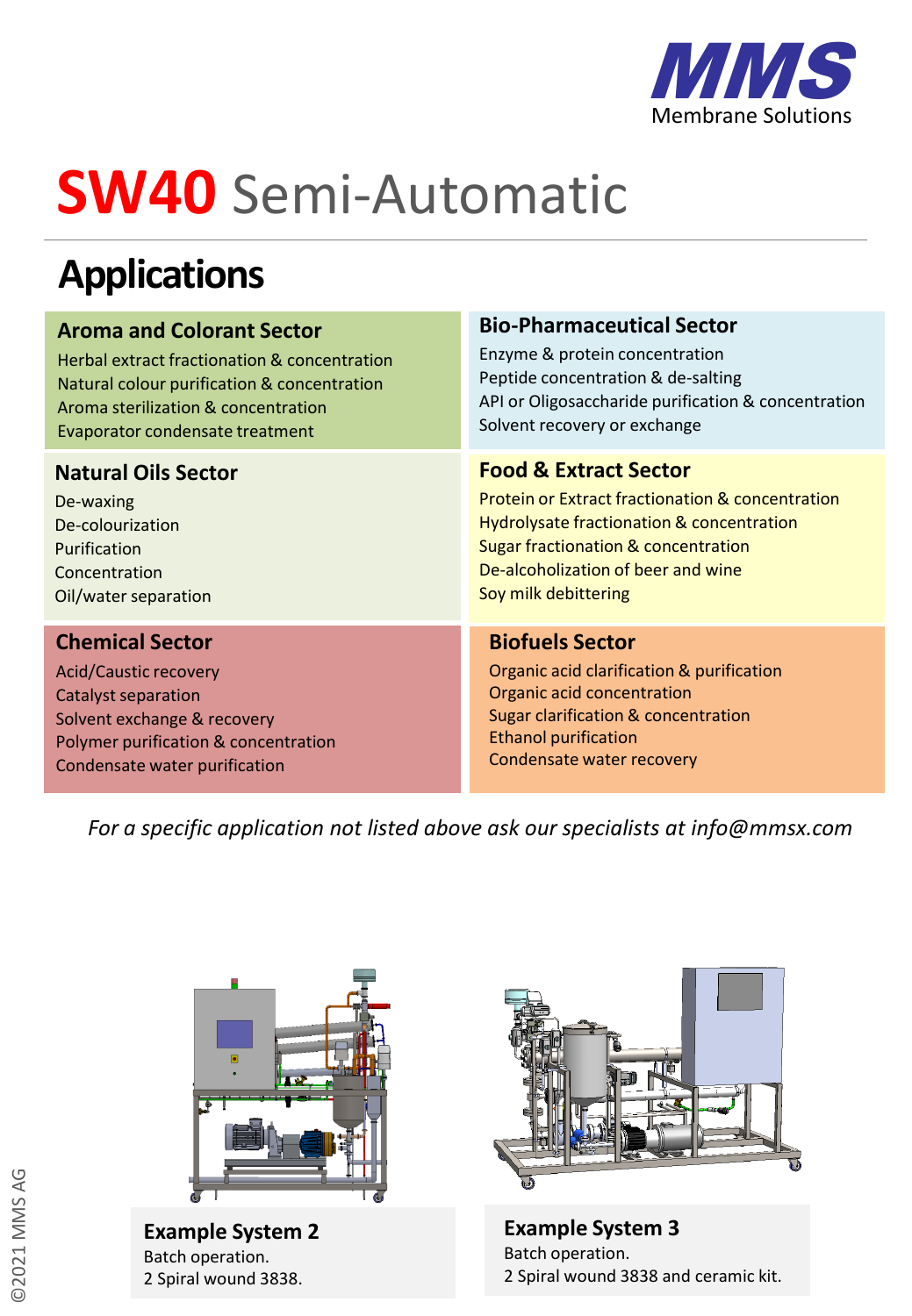

### **Specifications**

| <b>Operation Mode</b> | Semi-automatic batch operation with pressure and temperature controllers and<br>programmable CIP sequence |
|-----------------------|-----------------------------------------------------------------------------------------------------------|
| Intended use          | Liquid food products and aqueous solutions                                                                |
| Membrane type         | Spiral wound module 3838/3839 (other membranes types available)                                           |
| Membrane area         | $\sim$ 5 - 7 m <sup>2</sup> per spiral wound module 3838/3839                                             |
| Feed requirements     | Particle size < 100 $\mu$ m (for spiral wound)                                                            |
| CIP tank volume       | 35 I with lid                                                                                             |
| System dead volume    | 25 - 40 I (depending on system configuration)                                                             |
| Heat exchanger        | Multitube ( $\sim$ 0.9 m <sup>2</sup> )                                                                   |
| Working pressure      | $0.5 - 40$ bar                                                                                            |
| Working temperature   | 5 - 80 °C (limitations due to membrane possible, heating/cooling water required)                          |
| Feed flow             | $^{\sim}$ 0.6 – 1.8 m3/h                                                                                  |
| Crossflow             | Up to 40 m3/h                                                                                             |
| Installed power       | 8 kW (400/50Hz)                                                                                           |
| Space requirement     | 1800 x 1200 x 1800 mm (L x W x H) (depending on system configuration)                                     |
| Weight                | $~\sim$ 700 kg                                                                                            |
| Frame                 | Stainless steel (304), on wheels                                                                          |
| Tubing                | All tubing and fittings of material 316L                                                                  |
| Seals & O-Rings       | EPDM, FKM and PTFE                                                                                        |
| Components            | All steel components in contact with product are made of 316L if not otherwise stated                     |
| Instruments           | Pressure transducers (2 x 0 - 50 bar)<br>$\overline{2}$                                                   |
|                       | Temperature transducer (0 - 100 °C)<br>1                                                                  |
|                       | Permeate flow transducer (25 - 1000 l/h) (magnetic)<br>$\mathbf{1}$                                       |
|                       | Level sensor CIP tank<br>$\mathbf{1}$                                                                     |
| HMI                   | Touch panel for process control including USB port for data logging<br>$\mathbf{1}$                       |
|                       |                                                                                                           |